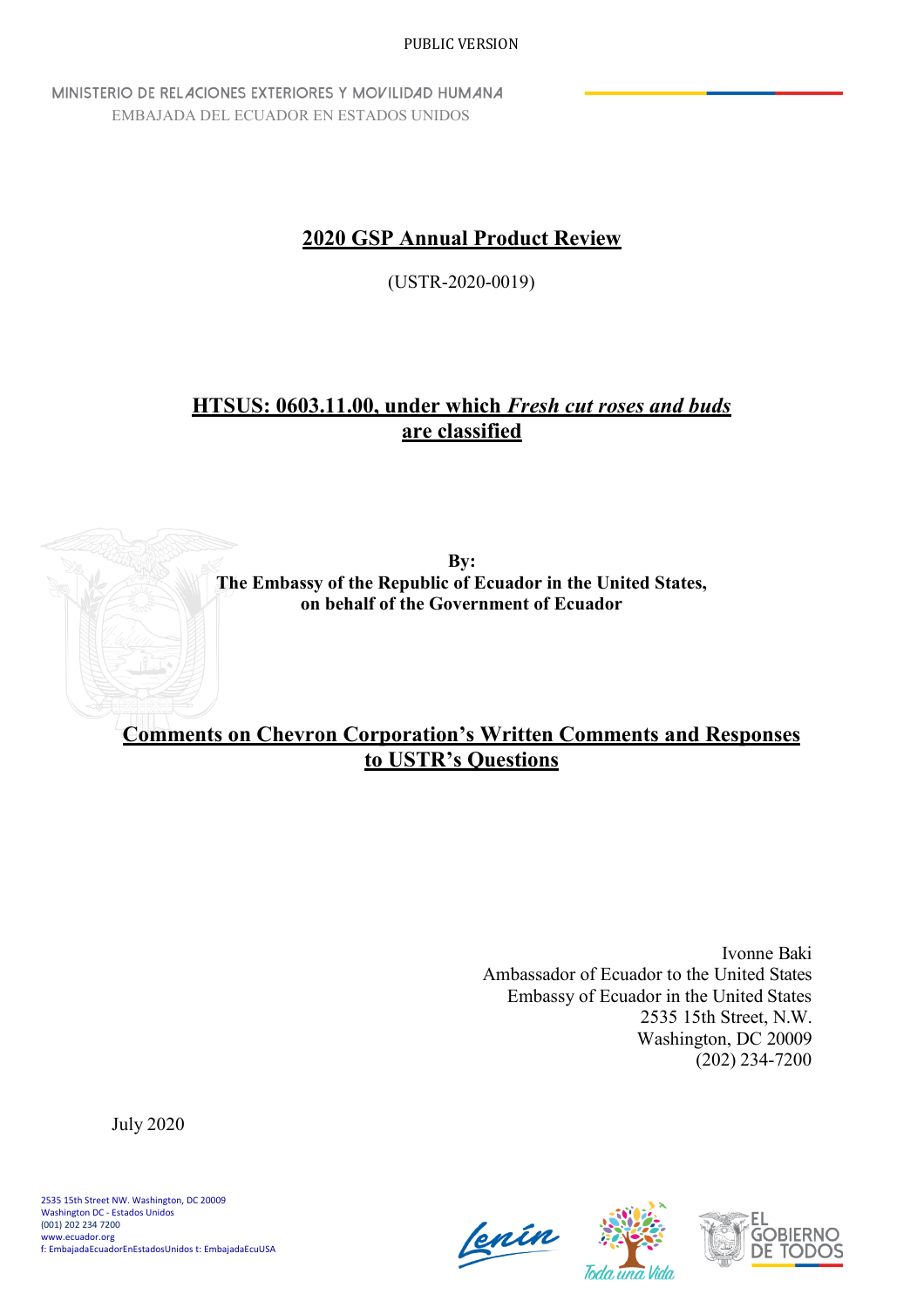MINISTERIO DE REL 4CIONES EXTERIORES Y MOVILIDAD HUMANA

#### EMBAJADA DEL ECUADOR EN ESTADOS UNIDOS

### **Replies to the Written Comments and Responses to Questions Made by Chevron**

The Republic of Ecuador ("Ecuador") submits these comments in response to Chevron Corporation"s ("Chevron") submission dated June 30, 2020, regarding the questions made by the GSP Subcommittee in attention to the 2020 Generalized System of Preferences ("GSP") Annual Product Review. On May 27, 2020, after the United States Trade Representative ("USTR") accepted for review three petitions to add fresh cut roses to the list of GSP eligible products, Chevron commented on this matter by opposing such petitions and alleging that "[a]lthough the petitions were submitted by multiple stakeholders, the principal beneficiary of the action requested would be Ecuador".<sup>1</sup>

Chevron"s opposition is based upon the same misguided reasons it has founded its request to withdraw or suspend Ecuador"s status as a GSP beneficiary country. As Ecuador has continually presented to the USTR, the country meets the statutory criteria to be a GSP beneficiary country since it has not failed to act in good faith in the recognition and enforcement of international Final Arbitral Awards.

In addition, unlike what Chevron suggests, the benefits derived from the inclusion of fresh cut roses to the list of GSP eligible products will not only benefit Ecuador. That statement ignores the existence of different petitions that were made to include fresh cut roses in the GSP, as well as the fact that denying such petitions based on Chevron"s arguments will affect not only Ecuador, but other GSP beneficiary countries as well.

In this brief, Ecuador will address Chevron"s responses to the questions posed by the GSP Subcommittee.

1) The petition to add fresh cut roses would provide duty-free treatment for roses **imported from all GSP-eligible countries; however, your petition focused on the benefits that Ecuador would receive. Could you explain why you exclude the possibility that other rose producing countries besides Ecuador could benefit from the addition of this product?**

The first question is aimed at understanding why Chevron excludes the possibility that other rose producing countries, besides Ecuador, could benefit from the inclusion of fresh cut roses to the GSP. In spite of recognizing in its response that including fresh cut roses "would extend preferential duty-free treatment to roses from all GSP beneficiary countries, not just Ecuador"<sup>2</sup>, Chevron affirms that the practical effect of this measure would only benefit the Republic of Ecuador, without even considering the real effects that granting fresh cut roses duty-free treatment may have in the long term.

Ecuador would receive immediate and meaningful benefits from the inclusion of fresh cut roses to the U.S. GSP. However, the nature of these benefits does not differ from those that other countries that are currently exporting roses to the United States would also receive. The fact that the value of Ecuador rose exports is higher than those coming from other GSP

<sup>&</sup>lt;sup>1</sup> Comments of Chevron Corporation Opposing: Petition to Add Certain Roses (HTSUS 06031100) to the List of Eligible Articles for the Generalized System of Preferences (GSP), May 27, 2020, ("**Chevron's Opposition Comments**"), p. 1. <sup>2</sup> Comments of Chevron Corporation in Response to Public Hearing Questions Regarding: Petition to Add Certain Roses to the List of Eligible Articles for the Generalized System of Preferences (GSP), June 30, 2020, ("**Chevron's Response Comments"**), p, 1.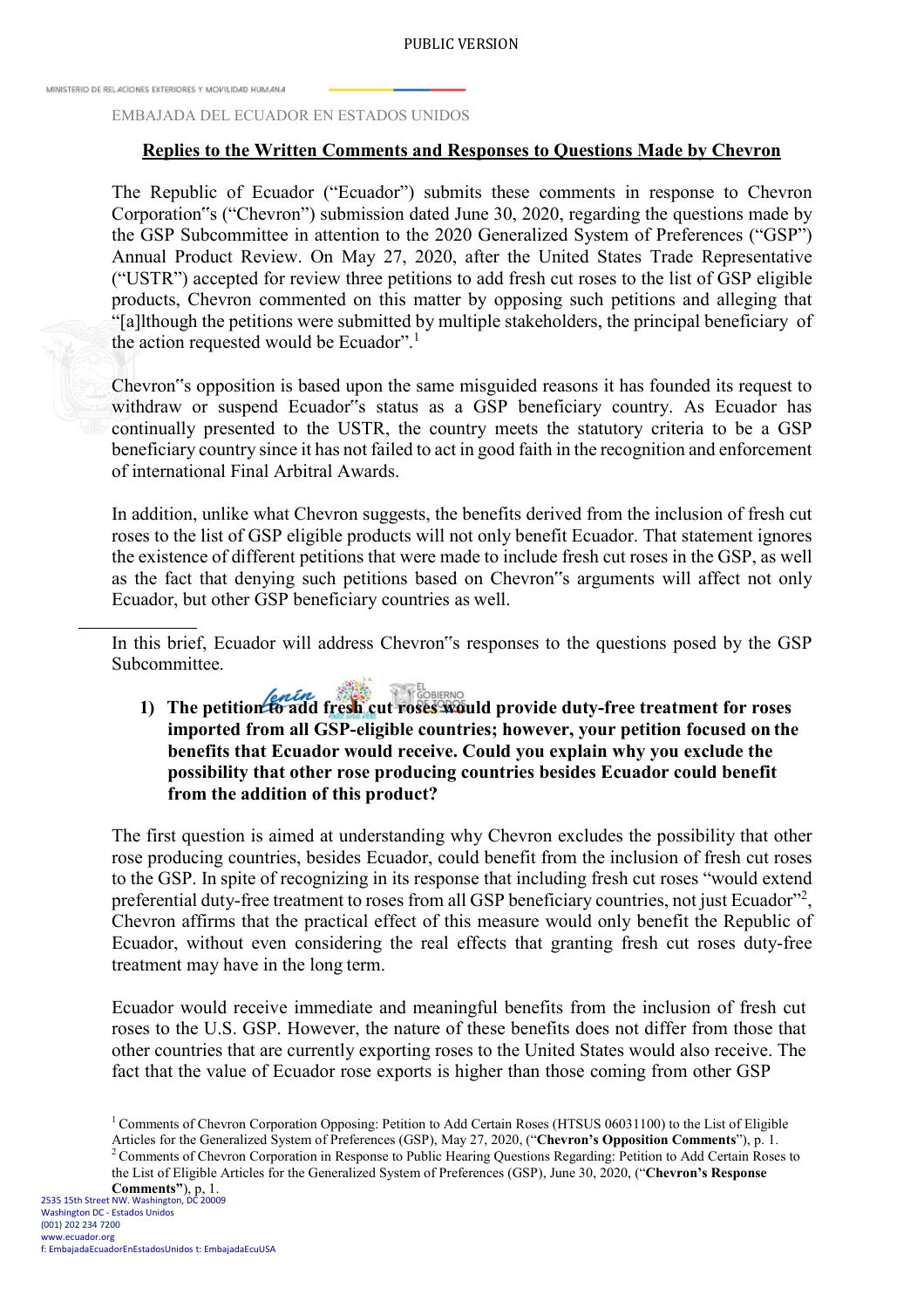#### EMBAJADA DEL ECUADOR EN ESTADOS UNIDOS

beneficiary countries, this does not diminish the fact that those countries will still benefit from the inclusion of fresh cut roses to the list of GSP-eligible products, both now and in the future.

It is important to point out that this inclusion will also benefit U.S. consumers, which in many cases are other productive sectors such as hotels and restaurants, who will receive a high quality product at a lower price. In the U.S. market, it is expected that consumers, wholesalers, florists, logistics companies, and local economies that depend on the income generated by the fresh cut flower markets will benefit if this petition is granted. The greater competitiveness and increased number of rose providers would assure that small florists and retailers would be able to diversify and increase their businesses.

Accepting Chevron"s arguments would undoubtedly lead the USTR to ignore the benefits that the inclusion of fresh cut roses would have for other exporters, and would deprive the U.S. flower market from a clear incentive for its continuous progress and growth.

## **2) How would adding fresh cut roses to the GSP impact the potential resolution of your dispute with the government of Ecuador?**

The second question posed by the GSP Subcommittee asks about the relation between adding fresh cut roses to the GSP and Chevron"s dispute with the Republic of Ecuador. The answer to this question is that there is no direct or indirect relation. However, Chevron suggests that accepting the petition to include fresh cut roses to the GSP, when imported *from all GSP eligible countries*, would send Ecuador a wrong "signal".

*First*, Chevron"s **argument** ignores that a decision in favor of granting preferential duty-free treatment to fresh cut roses from all GSP eligible countries, will not only benefit Ecuador, regardless of Chevron"s "practical" arguments. Such decision will not undermine Chevron"s ability to secure Ecuador"s compliance with the Second Partial Award on Track II (the "Partial Award"). In fact, if Chevron considers that Ecuador has not complied with the Partial Award, it may start enforcement proceedings before the Court that it considers to be the most appropriate one, in order to enforce the orders of the Arbitral Tribunal. Thus, Chevron"s ability would not be undermined by the United States decision to include fresh cut roses to the list of GSP eligible products.

**Second**, upon being notified with the Partial Award on August 2018, Ecuador has adopted several measures regarding the Tribunal"s Orders which have been presented to the USTR in the context of the Annual GSP Country Practices Review<sup>3</sup>. Among these measures, Ecuador emphasized that, despite the legal difficulties that the process involves, it has acted in good faith to address Chevron"s – and the Tribunal"s – concerns. Proofs of this are the communications sent to the authorities of Argentina, Brazil and Canada. The Lago Agrio plaintiffs were seeking to enforce the fraudulent Lago Agrio judgment in those countries. By sending the communications, Ecuador demonstrates that it has taken actions in order to comply with the Partial Award. Upon receiving Ecuador"s communication, the Canadian Supreme Court dismissed the case presented by the Lago Agrio plaintiffs.

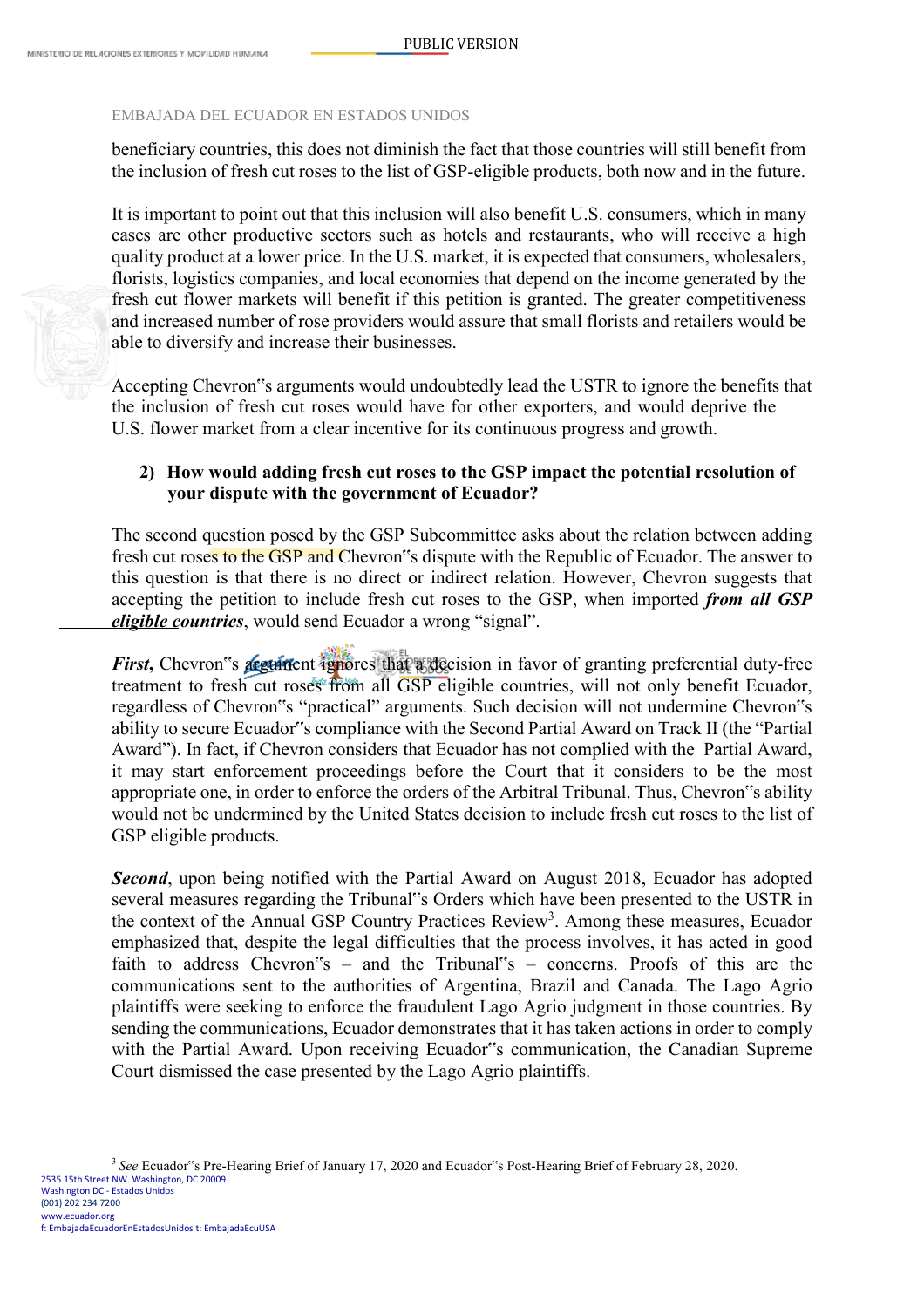#### PUBLIC VERSION

MINISTERIO DE REL 4CIONES EXTERIORES Y MOVILIDAD HUM 4N 4

#### EMBAJADA DEL ECUADOR EN ESTADOS UNIDOS

*Third,* Chevron has repeatedly stated in several forums – USTR, BIT Arbitral Tribunal and Dutch Courts – that Ecuador has "publicly denounced the awards and has declared that it will not comply and that it does not recognize the awards".<sup>4</sup> To make this statement, Chevron makes reference to a brief posted on November 2018 where it cited instances of "Ecuador"s public denunciation" of the Partial Award. In this brief, Chevron refers to: (i) Ecuador"s annulment action before the Dutch Courts, and (ii) public authorities meeting with some of the representatives of the Lago Agrio plaintiffs. However, Chevron failed to mention in its brief, key rulings and statements made by the Arbitral Tribunal that have rendered Chevron"s criticisms irrelevant:

• Chevron casts doubt on Ecuador"s set aside proceedings in the Dutch Courts. But the Tribunal has already confirmed Ecuador"s legal right to petition the Dutch courts – The Hague being the seat of arbitration – in order to set aside orders of the Track II Partial Award. As the Tribunal wrote, "*there is nothing in Paragraph 10.13(i) of the Second Partial Award that deprives the Respondent ´of its legal right to challenge the award´ under the lex loci arbitri.*"5

While Chevron attempts to stigmatize Ecuador because some officials have met with representatives of the Lago Agrio plaintiffs ("LAPs"), the Tribunal has already held that exchanges between Ecuador and the Lago Agrio plaintiffs cannot be interpreted as improper collusion.<sup>6</sup> The Tribunal has recognized that *"it was inevitable that the Lago Agrio Litigation should arouse strong political, if not populist, passions at the highest level in Ecuador. Oil pollution and international oil companies often do. Hostile statements by politicians, practicing domestic politics, do not necessarily amount to international wrongs."*<sup>7</sup>

Below, Ecuador replies to each of the allegations made in Chevron"s Third Pre-Hearing Brief dated November 15, 2018 821 **SET GOBIERNO** 不可

- Chevron harps on comments attributed in the press to former Vice President Vicuna expressing dissatisfaction with the Partial Award. At the time, Ecuador was in the process of exercising its legal right to petition the Dutch Court to set aside parts of the Partial Award. It is clear that former Vice President Vicuna was supporting these efforts and hoped that the Dutch Court would reverse aspects of the Partial Award. The words of the former Vice President were merely domestic political statements that did not violate any aspect of the Partial Award.
- Chevron cites a press release published by the Union of People Affected by Texaco to support their conspiracy theory that the Ecuadorian Government is working with Mr. Fajardo to undermine the Track II Award. Chevron, without any proof, states that Mr. Fajardo and the Attorney General "discussed a "roadmap" to circumvent the Track II

<sup>5</sup> Decision on Ecuador"s Request for Interpretation under Article 35 of UNCITRAL Arbitration Rules (6 Nov. 2018) ¶ 12 (*quoting* Ecuador"s Request for Interpretation (18 Sept. 2018), p.4).<br>
<sup>6</sup> Second Partial Award on Track II (30 Aug. 2018) ("Second Partial Award"), ¶ 5.238.<br>
<sup>7</sup>*Id.* 

2535 15th Street NW. Washington, DC 20009 Washington DC - Estados Unidos

<sup>4</sup>Chevron"s Response Comments, p. 5.

<sup>8</sup> Third Pre-Hearing Brief (Dkt. No. USTR-2013-0013-0033), November. 15, 2018, pp. 9- 12.

<sup>(001) 202 234 7200</sup> [www.ecuador.org](http://www.ecuador.org/)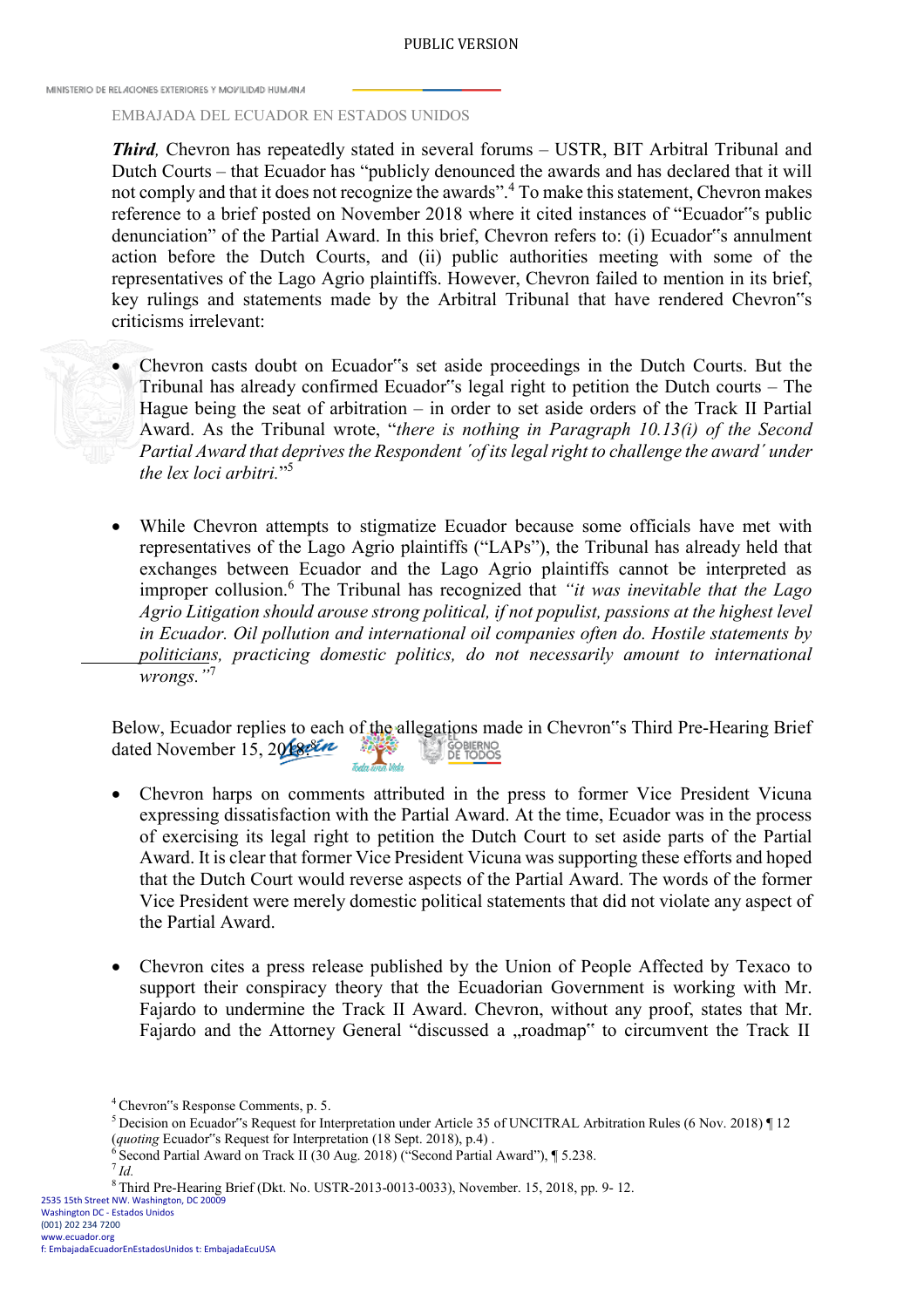#### PUBLIC VERSION

MINISTERIO DE REL 4CIONES EXTERIORES Y MOI/ILIDAD HUM AN 4

#### EMBAJADA DEL ECUADOR EN ESTADOS UNIDOS

Award."9 Further, Chevron"s contention that the Attorney General expressed "absolute empathy" for the Lago Agrio Plaintiffs (LAPs) and confirmed that they "could work together," presumably to undermine the Partial Award, is another falsehood.<sup>10</sup> To make this assertion, Chevron cites a Radio Centro interview of Attorney General Salvador.<sup>11</sup> They omit that, beginning in minute 24 of the interview, the Attorney General states that Ecuador will pursue the appropriate remedy provided by international law, which is a set aside action of the Track II Partial Award in The Netherlands, but emphatically clarifies that this does not mean that the Ecuadorian State assumes the defense of the indigenous communities in the Amazon. The Attorney General clarifies that the affected communities have to assert their own rights.



• Chevron attempts to suggest that actions of the Ombudsman"s Office of Ecuador constitute Government assistance in the enforcement of the LAPs" judgment. But this blatantly mischaracterizes the Ombudsman"s role, as shown by the very document Chevron cites. The role of the Ombudsman is one of oversight and monitoring for due process.<sup>12</sup> The Ombudsman"s Office operates autonomously and has no authority to press for judicial enforcement in any respect.<sup>13</sup>

Chevron cites an Order of Admission from the Ombudsman"s Office and claims that the order "authorizes a representative of the Ombudsman"s Office to appear and act in the enforcement proceedings to advance the position of the LAPs." This is false. The Order of Admission provides for only oversight of due process and notification, nothing more.<sup>14</sup>

• Chevron similarly mischaracterizes actions of Ecuador"s Secretary of Science, Higher Education, Innovation and Technology. According to the press release cited by Chevron, the Secretary provided a grant to the International Institute of Social Studies, Universidad San Francisco de Quito, and Frente de Defensa de la Amazonia, for a collaborative project aimed at "strengthen[ing] the ability of organizations and communities in the Ecuadorian Amazon to monitor socio-environmental changes in their territories through the use of community-based monitoring systems.<sup>15</sup> Incredibly, Chevron insinuates that this press release is evidence of intent by the Republic of Ecuador to undermine the Tribunal"s orders.

11 Radio Interview of Attorney General Salvador, Radio Centro (Sept. 11, 2018), *available at* [http://www.juiciocrudo.com/video/entrevista-radio-centro-inigo-salvador-11-sep-2018/285,](http://www.juiciocrudo.com/video/entrevista-radio-centro-inigo-salvador-11-sep-2018/285)

<sup>12</sup> See 25 September 2018, Ombudsman"s Order of Admission, No. 001-DPE-DPS-2018-001218-KB, p. 2-4 ("Article 18 of the Organic Law of the Ombudsman"s Office states that "When the issue or matter of the formal complaint is submitted to court or administrative decision, the Ombudsman"s Office will simply oversee that due process is being respected...")

<sup>13</sup> Id., pp. 2-3, ¶ 8 ("Article 40 [of the Regulations on Admission and Procedure for Cases under the Jurisdiction of the Ombudsman"s Office of Ecuador, issued in Resolution No. 056-DPE-CGAJ-2017] states: "Impartiality – The oversight of due process does not authorize the Ombudsman"s Office to offer an opinion about the merits of the case or to raise arguments in favor of any of the parties. It does not convert the Ombudsman"s Office into a party, nor does it replace the

actions of judges, administrative authorities, or attorneys, nor does it replace the actions of judges, administrative authorities, or attorneys, nor does it imply the execution of a court or administrative decision – the Ombudsman"s Office may at any time visit the institutions where the legal or administrative proceeding is being heard, in order to directly verify the status of the proceeding."").

<sup>14</sup>*Id.*

<sup>15</sup> ISS wins grant to monitor socio-economic change in Ecuador, International Institute of Social Studies (11 Oct. 2018) *available at* https[://www.iss.nl/en/news/iss-wins-grant-monitor-socio-economic-change-ecuador](http://www.iss.nl/en/news/iss-wins-grant-monitor-socio-economic-change-ecuador) 2535 15th Street NW. Washington, DC 20009 Washington DC - Estados Unidos

(001) 202 234 7200 [www.ecuador.org](http://www.ecuador.org/) f: EmbajadaEcuadorEnEstadosUnidos t: EmbajadaEcuUSA

<sup>9</sup>*Id.*, p. 11. This allegation was addressed before the Arbitral Tribunal. *See* Respondent"s Reply to Claimants" Opposition to Interpretation (1 Nov. 2018), p. 8.  $\frac{10}{10}$ *Id.*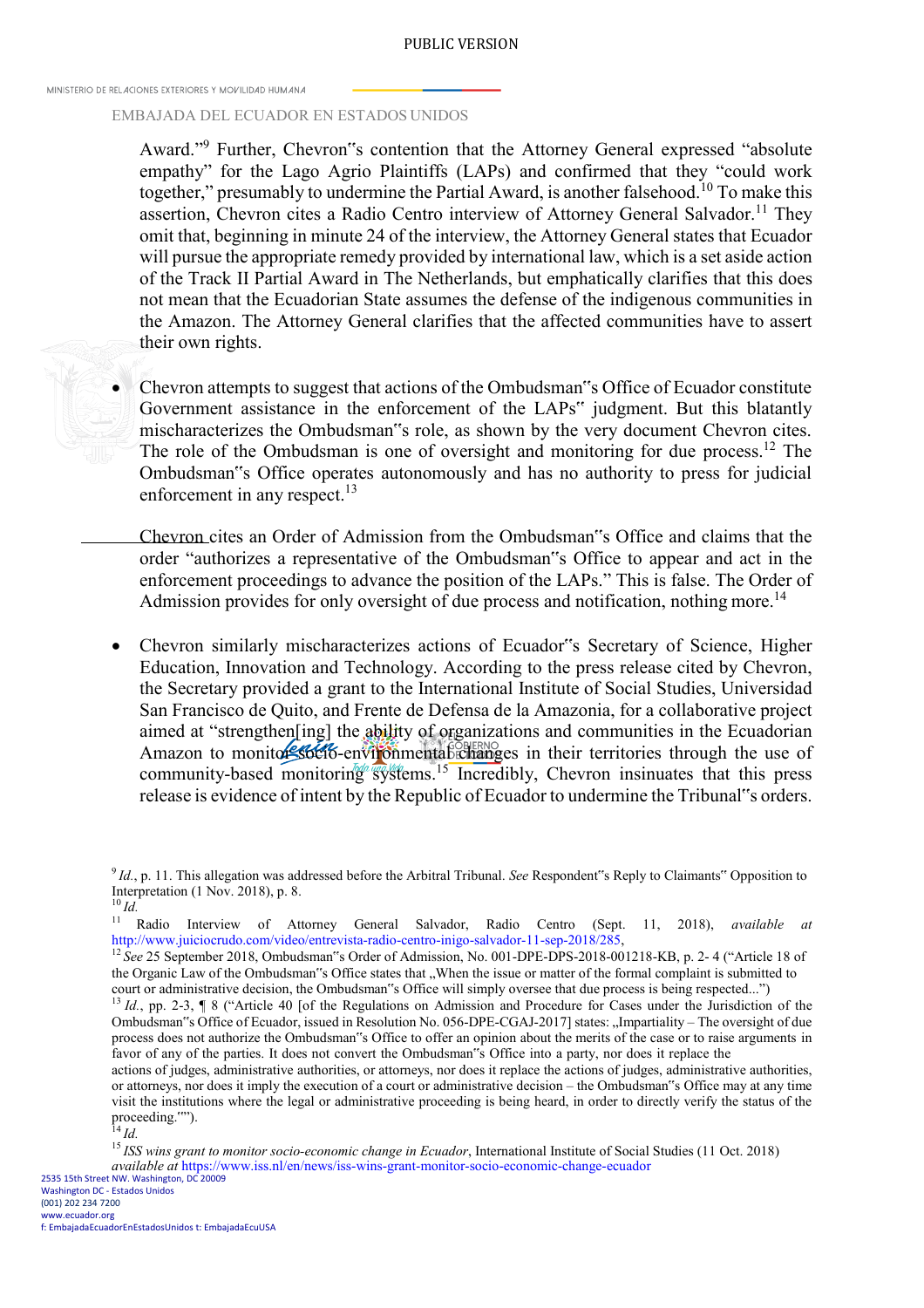### EMBAJADA DEL ECUADOR EN ESTADOS UNIDOS

Not only does Chevron mischaracterize those events, but it makes no effort whatsoever to show how they are inconsistent with the relief granted in the Track II Award.

*Fourth*, Chevron affirms that Ecuador hides behind its domestic legal framework<sup>16</sup>. But Ecuador does not hide; it has clearly and up front stated that it must comply with its own laws - and all international law commitments, including those under the Inter-American Convention on Human Rights. For instance, Article 25 of the IACHR *"imposes on Ecuador (as a member State) the obligation to guarantee the right of access to justice, that is, an effective judicial protection, which necessarily includes the guarantee of the enforcement of a judgment, since the absence of enforcement would render it entirely ineffective.*" 17 This treaty, which itself is a source of preexisting obligations of the Republic under international law, constrains Ecuador from intervening in litigations between two private parties to deprive one of those litigants from its rights to enforce an otherwise enforceable judgment.

Likewise, the same Ecuador-U.S. BIT, which was the basis for the arbitration, states in its Article VIII that:

*This Treaty shall not derogate from:*

*(a) laws and regulations, administrative practices or procedures, or administrative* 

As a consequence, the interim awards posed a legal conundrum as they represented a conflict of law, not only between the Awards and the State"s domestic law obligations, but between the Awards and Ecuador"s international law obligations as codified in the Inter-American Convention of Human Rights and the Ecuador-U.S. BIT itself.

If Ecuador were to execute the Tribunal"s order to render the Lago Agrio Judgment unenforceable – if this was even possible – it will result in a violation of the principle of legal certainty and *res judicata* effects of final judgements. Furthermore, if Ecuador removes the enforceability status of the Lago Agro Judgment, the Lago Agrio plaintiffs would be deprived of their fundamental right of access to a court, and the essence of this right would be impaired. The right of access to a court incorporated in Article 10 of the Universal Declaration of Human Rights ("UDHR") and Article 25 of the American Convention on Human Rights ("ACHR"), to which Ecuador is a ratifying party, also entails the right to be able to enforce a judicial decision within a reasonable time.

Yet, Ecuador had offered to engage in a good faith dialogue to accommodate Chevron"s reasonable concerns. However, Chevron has not shed any light on how to comply, nor has Chevron initiated a recognition and enforcement proceeding of the Award, as required by the New York Convention. Not even Chevron"s Ecuadorian counsel has suggested it as a suitable and legal way to implement the Award.

<sup>&</sup>lt;sup>16</sup> Chevron"s Response Comments, p. 5.

<sup>&</sup>lt;sup>17</sup> Decision of the Court of Appeal of Lago Agrio (March 1, 2012), p. 2.